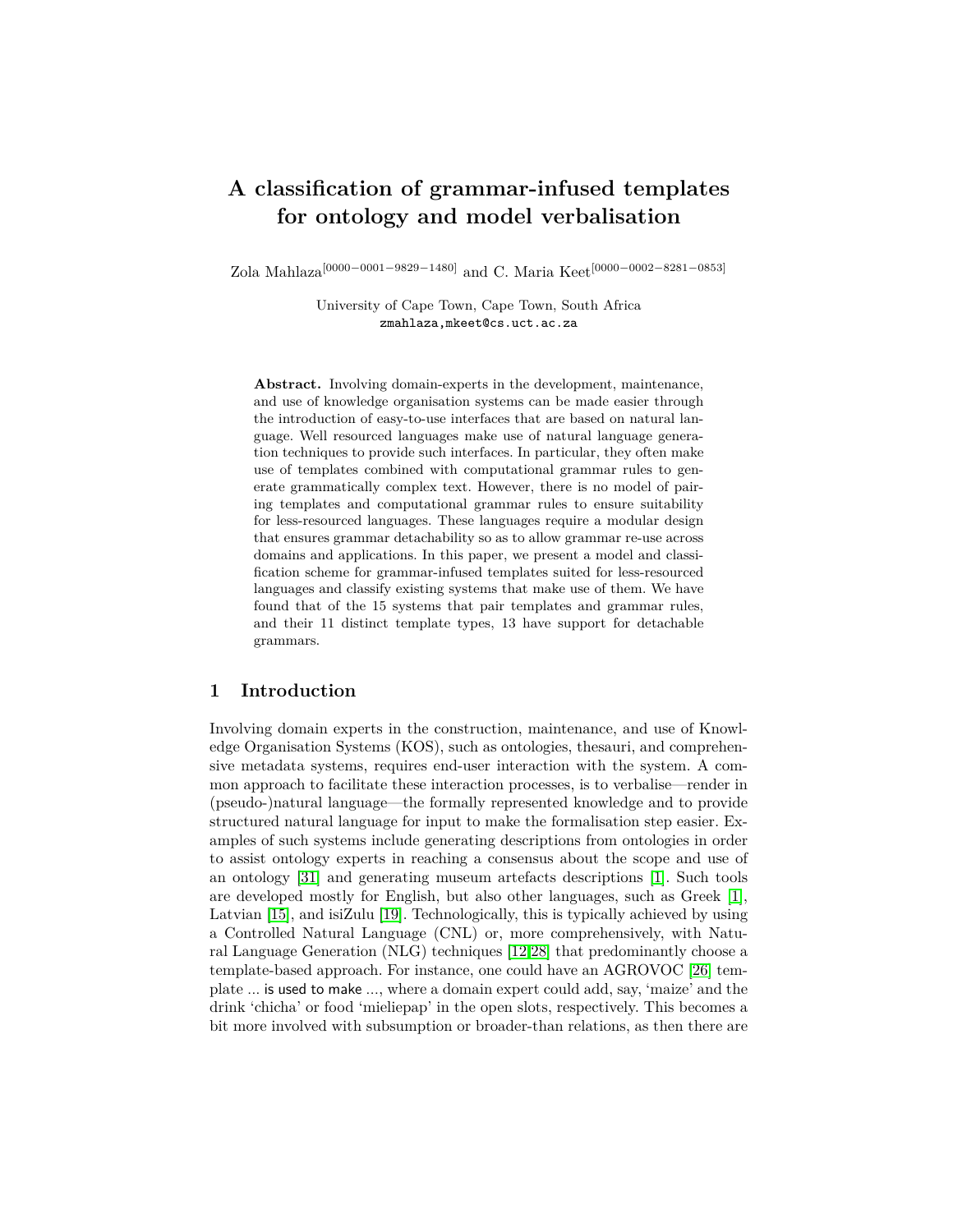two template options, ... is a ... and ... is an ..., and thus needs a rule to select the correct template, being checking whether the first sound of the broader concept is a vowel sound or not. It faces increasing challenges—for both CNLs and NLG—with grammatically richer languages. For instance, an object property like *arbeitet für* 'works for' in some organisation ontology requires knowledge of the gender of the object so as to generate the correct article, and verb conjugation in most Bantu languages require the noun class of the subject to fire a rule to generate the verb in the sentence  $[8]^1$  $[8]^1$  $[8]^1$ . This so-called *surface realisation* step in generating textual descriptions thus may require multiple additional grammar rules to varying degrees so as to generate correct sentences. There are 'template-based' systems that address these limitations for well-resourced languages by combining templates with natural language Computational Grammar Rules (CGRs) [\[32\]](#page-11-4). However, most languages are not well-resourced. Therefore, the few grammar rules that are being, or have been, computerised for Less-Resourced Languages (LRLs) ideally should be reusable for other systems so as to reduce development efforts; e.g., the isiZulu grammar rules for ontology verbalisation [\[19\]](#page-11-1) were reused for online language learning exercises [\[14\]](#page-10-4). This requires that template-based systems have a modular design in some way with detachable grammar rules that have no 'tactical generation' [\[13\]](#page-10-5) function. To the best of our knowledge, this has not been assessed and categorised systematically. If known, however, it would provide insights that can assist with the design and deployment of multilingual CNLs and NLG for a broader range of languages spoken in the world.

We aim to address this gap by developing a model for pairing templates and natural language CGRs in different ways, which led to 7 different types of CNL or NLG systems that pair templates with CGRs. We analysed 41 previously published tools, identified a subset of 15 out of the 41 tools as making use of templates with CGRs, and classified the 15 tools into the different ways of pairing CGRs and templates. A majority, 8 out of 15, of the classified systems have support for languages other than English. This classification is a step toward simplifying the development of such grammar-enhanced template systems for LRLs.

The remainder of this paper is structured as follows: Section [2](#page-1-1) presents the related work, Section [3](#page-3-0) focuses of the developed the model of pairing templates and CGRs, Section [4](#page-5-0) focuses on the classification of existing CNL and NLG systems, Section [6](#page-9-0) presents the discussion, and Section [7](#page-9-1) concludes the paper.

# <span id="page-1-1"></span>**2 Related work**

Contemporary comparisons of surface realisation methods often feature handcoded templates, hand-coded grammars, and statistical methods [\[12\]](#page-10-2). Substantial information is available pertaining to the appropriate conditions for which

<span id="page-1-0"></span><sup>1</sup> e.g., when a person 'eats' something, it is *udla* in isiZulu (one of the 11 official languages of South Africa), but when a giraffe—a noun in a different noun class from person—eats something, then it is *idla*.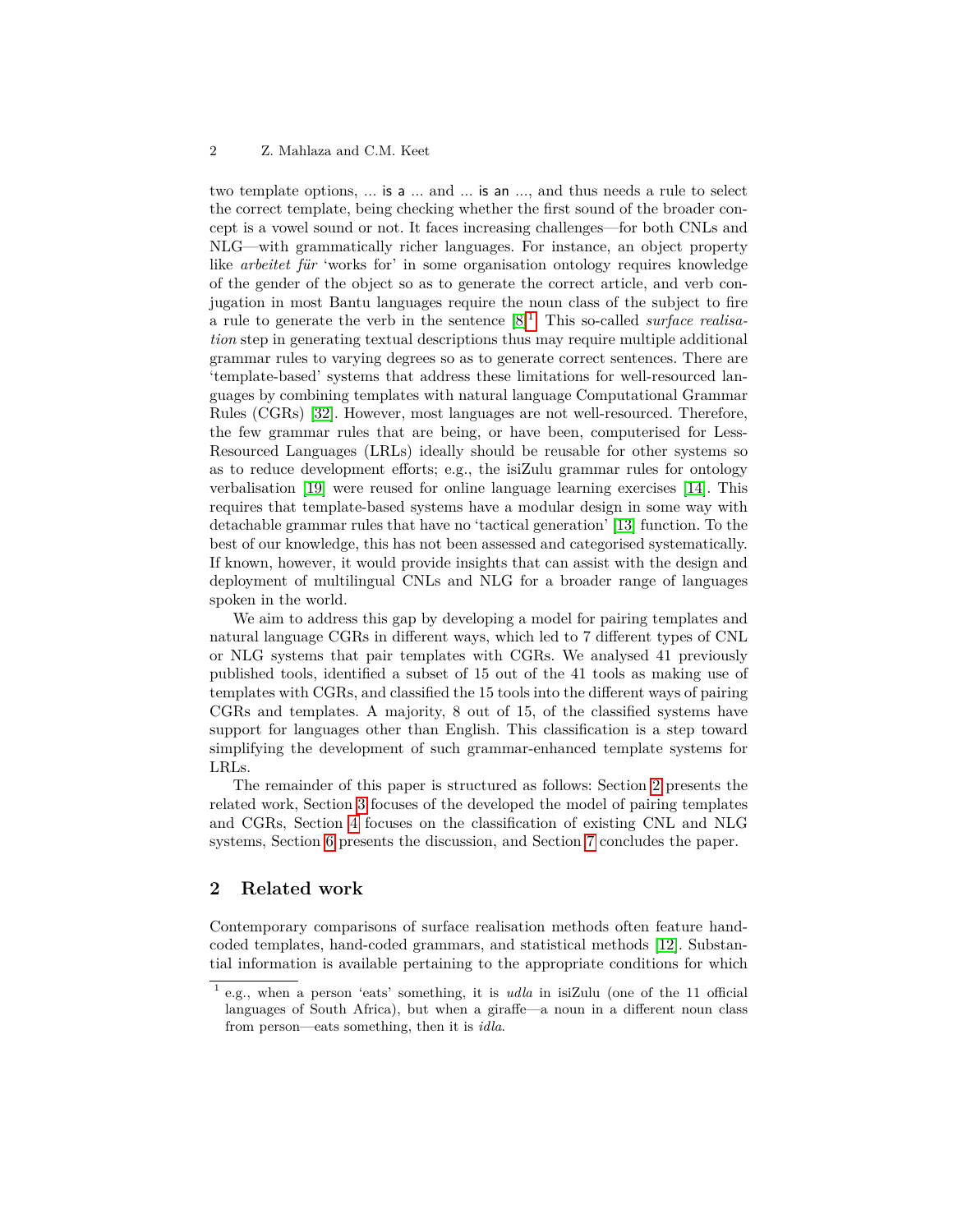each of the methods can be used. For instance, templates are suitable "|w|hen application domains are small and variation is expected to be minimal, [and] realisation is a relatively easy task" [\[12,](#page-10-2) pg80], hand-coded grammars for "generalpurpose, [and] domain-independent realisation systems" [\[12,](#page-10-2) pg80] where it is possible to provide "very detailed input" [\[12,](#page-10-2) pg80], and statical methods for when large corpora is available [\[12,](#page-10-2) pg81].

There are two types of templates, namely, the fill-in-the-slot templates [\[27\]](#page-11-5) and the templates that make use of CGRs [\[32\]](#page-11-4). Templates of the first kind only have fixed words (including punctuation) and slots. An example is the template ... is a kind of ... for verbalising a simple super-class relation between two classes in an ontology so that when it is used to verbalise *<Benign hypertensive renal disease> SubClassOf <Hypertensive renal disease>*, we obtain Benign hypertensive renal disease is a kind of hypertensive renal disease [\[22\]](#page-11-6). The kind of values that can be inserted into the slots may differ based on the application; e.g. medical concepts [\[22\]](#page-11-6) or soccer match information [\[33\]](#page-11-7). Despite their simplicity, these templates are used in a variety of applications including multilingual conceptual data model and application ontology verbalisation [\[16\]](#page-11-8), tailored soccer summaries [\[33\]](#page-11-7), etc. Templates of the second kind have CGRs that bestow them the ability to offer linguistic flexibility without necessarily having to build a complete grammar-based realiser like FUF/SURGE, MUMBLE, or RealPro [\[12,](#page-10-2) pg80]. For instance, syntax templates [\[32\]](#page-11-4) introduce variation by attaching a syntax tree to each template. We will henceforth refer to templates of the second kind as *grammar-infused templates*.

To the best of our knowledge, there is no classification scheme that can be used to differentiate the systems that use templates. There only exists a classification of CNLs, named PENS, that may be used for the languages generated by the systems [\[21\]](#page-11-9), which is based on four features of CNLs, namely: precision, expressiveness, naturalness, and simplicity. While PENS can be used to categorise the language generated by an ontology verbaliser, it is not suitable for differentiating the systems since it does not provide information pertaining to how templates and CGRs can be paired. A classification of the grammar-infused templates, as opposed to their resulting CNL, is important on its own because it can help when choosing an appropriate CNL or NLG system in cases where a modular design may be a priority.

A new method of differentiating NLG systems is required because the "indepth vs. shallow generation" [\[6\]](#page-10-6) differentiation is also insufficient for such as task. While it may be useful for a classification system whose sole purpose is to identify which grammar-infused template is suitable for small applications due to its "cost factor" [\[6\]](#page-10-6), it is not informative regarding the grammar's detachability. We illustrate this using TEMSIS [\[6\]](#page-10-6) and RoundTrip Ontology Authoring (ROA) [\[11\]](#page-10-7). While TEMSIS and ROA belong to the same class of shallow generators, they exhibit differences regarding grammar detachability. ROA's templates are designed to depend on an external grammar engine, SimpleNLG [\[13\]](#page-10-5), for generating the third person singular forms of some words. On the other hand, TEMSIS's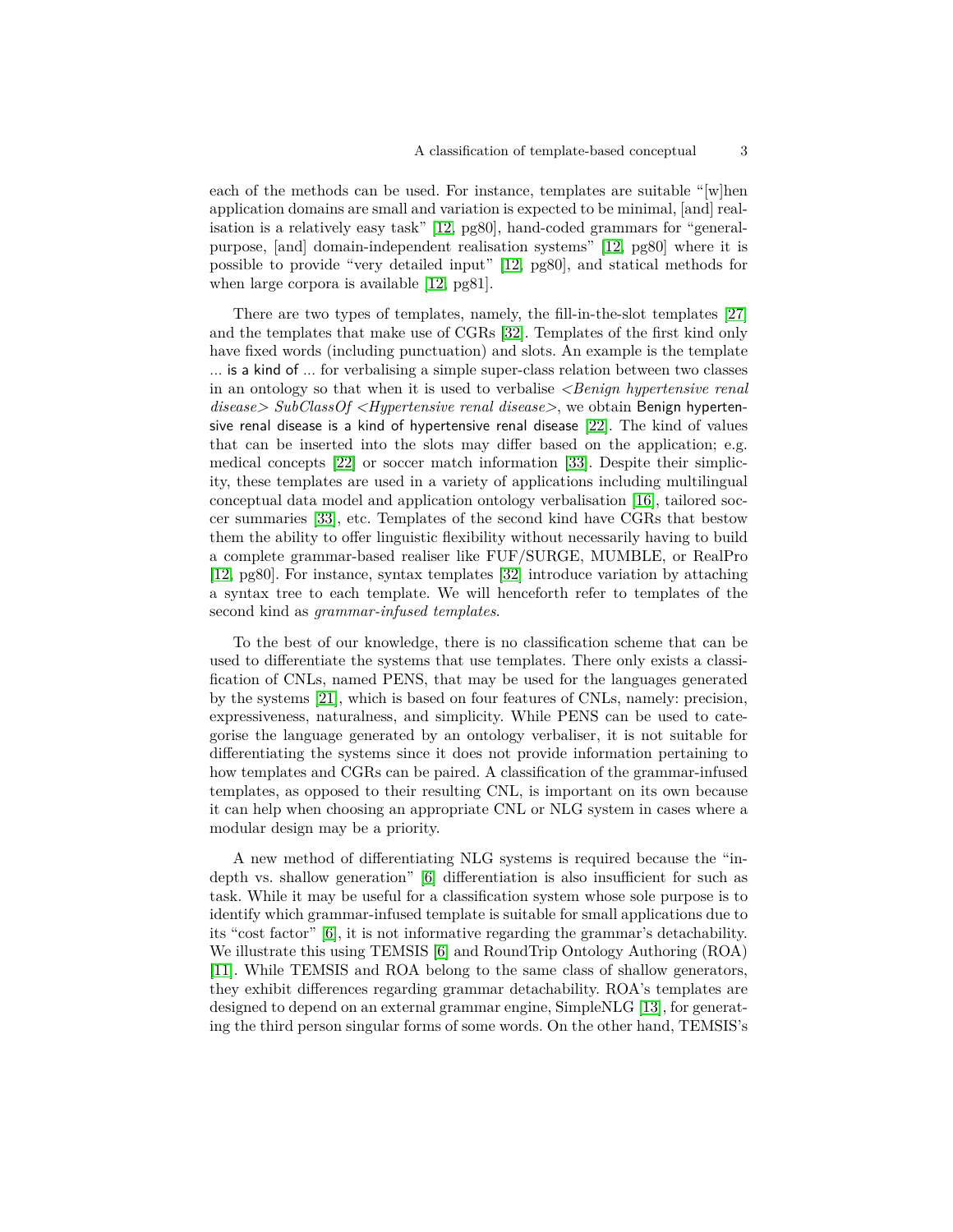templates and associated CGRs are not separable because the deletion of the templates results in the deletion of the rules.

A new classification scheme that is based on the relationships between the templates and the natural language's CGRs and the detachability of the CGRs is required since existing schemes are insufficient. In the next section, we introduce two relationships for pairing templates templates with CGRs and the types of templates with CGRs that arise based on those relationships.

# <span id="page-3-0"></span>**3 Pairing templates and grammar rules**

A pairing of CGR sets and templates to ensure suitability for LRLs exhibits two features:

- (1) *detachability*: a modular design that facilitates grammar re-use across domains.
- (2) *scaffolding*: the possibility to encode CGRs within the underlying templates since the existing grammar engines in some languages may be limited if they even exist.

The model is sketched graphically in Figure [1.](#page-3-1) In this model, the CGR sets can be paired with the templates through two kinds of relationships: embedding and attachment where the latter can be compulsory or partial. The differentiation between partial and compulsory attachment allows one to specify that certain grammar rules must necessarily accompany a template (e.g. syntax trees in syntax templates [\[32\]](#page-11-4)) or that certain grammar rules are compulsory only to a subset of the templates (e.g. noun pluralisation in patterns [\[8\]](#page-10-3)).



<span id="page-3-1"></span>**Fig. 1.** Grammar-infused templates where templates are paired with CGR sets through two kinds of relationships; attachment and embedding. Attachment is illustrated through a directed arrow and embedding through a box whose border is a dotted line. The attached set is labelled with A and the embedded set is labelled with E.

In order to define embedding and the two kinds of attachment, we first introduce our definition of a natural language's grammar and its segmentation. Let a natural language grammar, denoted by *G*, be the set consisting of operations  $O(W, \theta)$  whose arguments are words, *W*, and their features  $\theta$ . The grammar can be segmented into portions using  $F$ , an ordered set of boolean predicate functions,  $f: G \times G \to \{0,1\}$  of any arbitrary size. The segmentation, and its subsets, govern the membership of operations to the grammar and its subsets. In particular, an operation's membership to the subsets labelled A and E in Figure [1](#page-3-1) is determined by two different subsets of *F*.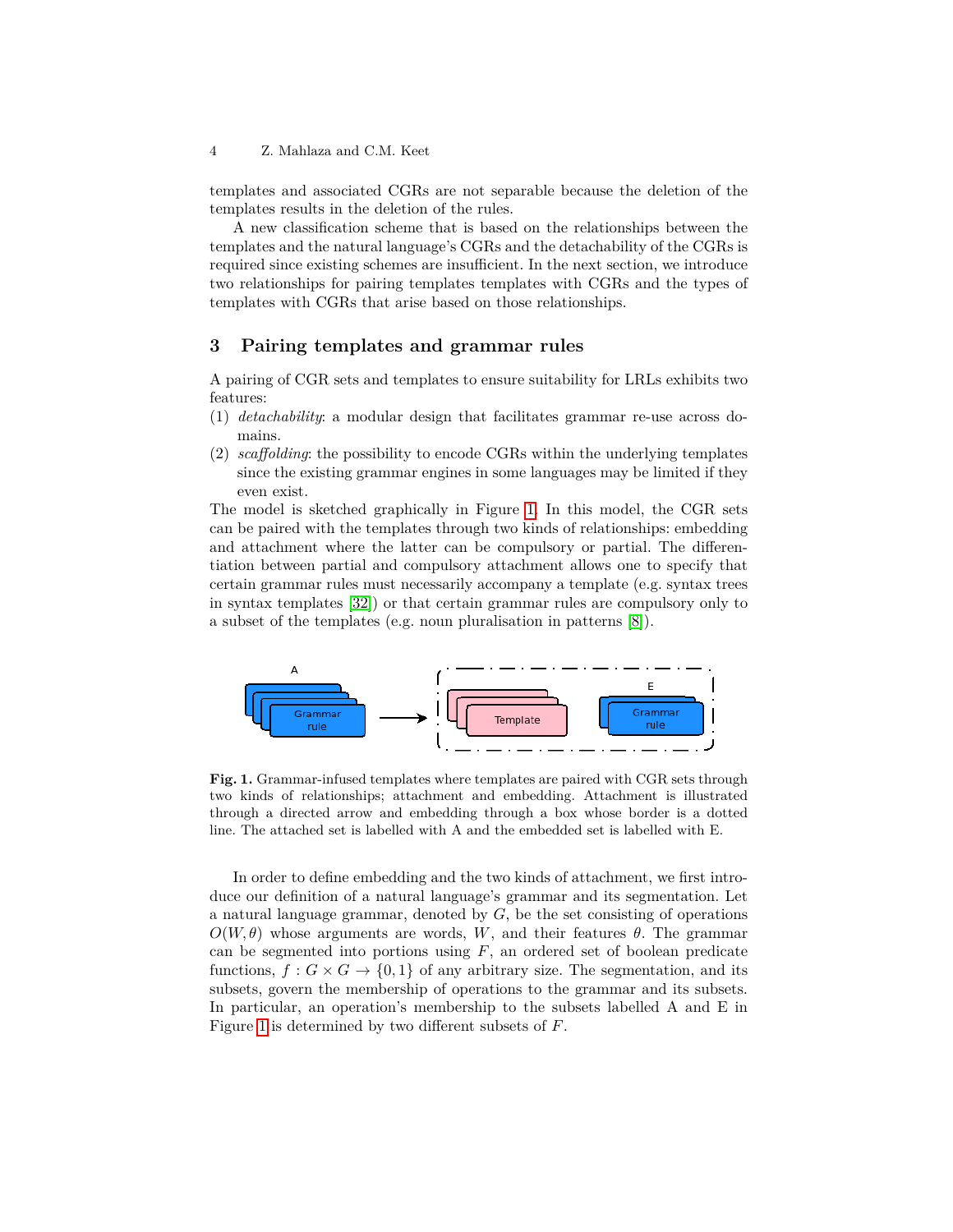Embedding exists between templates and a CGR set if and only if the CGR set ceases to exist when the templates are destroyed. This relationship refers to the tight coupling of a small portion of grammar functions with the templates. Attachment exists between templates and CGR sets if the grammar rule sets continue to exist even after the deletion of the templates. A CGR set is compulsorily attached if every template must use at least one rule from it. A CGR set is partially attached if not all templates must use rules from it.

Examples of the embedding and two attachment relationships can be seen in the isiZulu verbaliser [\[20\]](#page-11-10) and GoalGetter [\[32\]](#page-11-4). Embedding and partial attachment can be observed in the isiZulu verbaliser and compulsory attachment in GoalGetter. The isiZulu verbaliser's grammar-infused templates, the so-called patterns, responsible for verbalising subsumption and universal quantification use a separate noun pluralisation module. However since other grammar-infused templates from within the same verbaliser, such as those for existential quantification, do not make use of rules from that module, we can conclude that the noun pluralisation rules are partially attached. Embedding can be seen in how the verbaliser encodes agreement between words. IsiZulu requires quantifiers, verbs, and other parts of speech to be in agreement with their governing noun through one or two morphemes. The isiZulu verbaliser encodes the agreement explicitly within each pattern such that the deletion of pattern will result in the loss of that agreement rule hence we say that such rules are embedded. Goal-Getter's syntax templates are defined as the tuple  $\sigma = (S, E, C, T)$  "where S is a **syntax tree** (typically for a sentence) with open slots in it, E is a set of links to additional syntactic structures (typically NPs and PPs) which may be substituted in the gaps of S,C is a condition on the applicability of  $\sigma$ , and T is a set of **topics**" [\[32,](#page-11-4) pg18]. Each template must, by definition, have a syntax tree hence we can conclude that the set of syntax rules is compulsory attached.

Grammar-infused templates can be categorised into different kinds of families. In order to explain how categorisation is conducted, let  $T_e = (T_b, A_p, A_c, E)$ be an grammar-infused template where  $T_b$  is the underlying basic fill-in-the-slot template,  $A_p$  is the set of partially attached CGRs,  $A_c$  is the set of compulsory attached CGRs, and *E* is the set of embedded CGRs. There are seven families of grammar-infused templates to which a set containing grammar-infused templates, *Te*, can belong and they are shown in Figure [2.](#page-5-1)

In the figure, each area denotes the pairing or lack thereof of two or three of the relationships; embedding, partial attachment, and compulsory attachment. In particular, a set of grammar-infused templates belong to one of the following families if all its grammar-infused templates meet the following criteria:

- (1) *P* family: there is a set of CGRs that is attached to a subset of the templates, no set of CGR attached to all the templates, and no CGRs are embedded in the templates (i.e.  $A_c = E = \emptyset$  and  $A_p \neq \emptyset$  where  $\emptyset$  denotes the empty set.)
- (2) *C* family: there is a set of CGRs attached to all the templates, no set of CGRs attached only to a subset of the templates, and no CGRs are embedded in the templates (i.e.  $A_p = E = \emptyset$  and  $A_c \neq \emptyset$ .)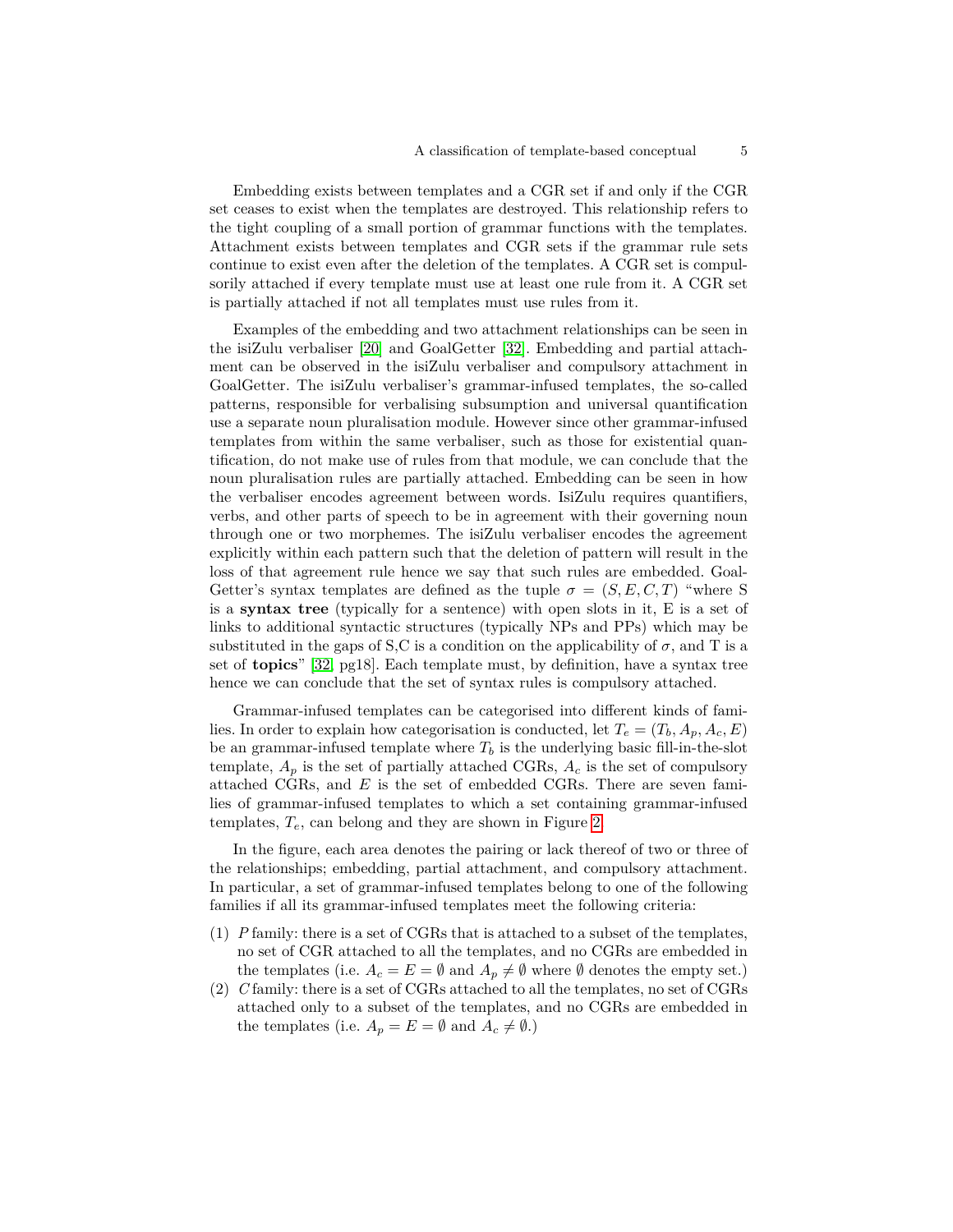

<span id="page-5-1"></span>**Fig. 2.** Seven different types of grammar-infused templates. The primary relations (and their abbreviations) that are used to define the family types are  $P =$  partial attachment,  $C =$  compulsory attachment, and  $E =$  Embedding. CP, CE, EP, and CEP are combinations of the primary three relations.

- (3) *E* family: there is a set of CGRs embedded in the templates, and no set of CGRs is attached to all or some of the templates (i.e.  $A_c = A_p = \emptyset$  and  $E \neq \emptyset.$
- (4) *CP* family: there is a set of CGRs that is attached to a subset of the templates and another set of CGRs attached to all the templates, but no CGRs are embedded in the templates (i.e.  $A_c \neq \emptyset$  and  $A_p \neq \emptyset$  and  $E = \emptyset$ .)
- (5) *CE* family: there is a set of CGRs that is attached to all templates and another set of CGRs is embedded in the templates, but no CGRs are attached to a subset of the templates (i.e.  $A_c \neq \emptyset$  and  $E \neq \emptyset$  and  $A_p = \emptyset$ .)
- (6) *EP* family: there is a set of CGRs embedded in the templates and a set of CGRs that is attached to a subset of the templates, but no set of CGRs that is attached to all the templates (i.e.  $A_p \neq \emptyset$  and  $E \neq \emptyset$  and  $A_c = \emptyset$ .)
- (7) *CEP* family: family: there is a set of CGRs embedded in the templates, a set of CGRs that is attached to a subset of the templates, and another set of CGRs is attached to all the templates (i.e.  $A_c \neq \emptyset$ ,  $A_p \neq \emptyset$  and  $E \neq \emptyset$ .) In order to illustrate a formalism's membership to one of the above families,

we return to the running example of GoalGetter. Let us suppose that GoalGetter's syntax templates do not have any other rules besides the syntax trees. Then we can conclude that the formalism belongs to C family since it has compulsory attached rules but no embedded or partially attached rules.

# <span id="page-5-0"></span>**4 Classification of grammar-infused templates**

The aim of the classification is to identify the different ways templates and natural language CGRs are paired in the template formalisms used by various NLG tools. The classification will provide us with an understanding of the conditions in which each formalism is used. This improves the task of selecting an appropriate existing CNL/NLG system for text generation based on the one's requirements or available grammar rules.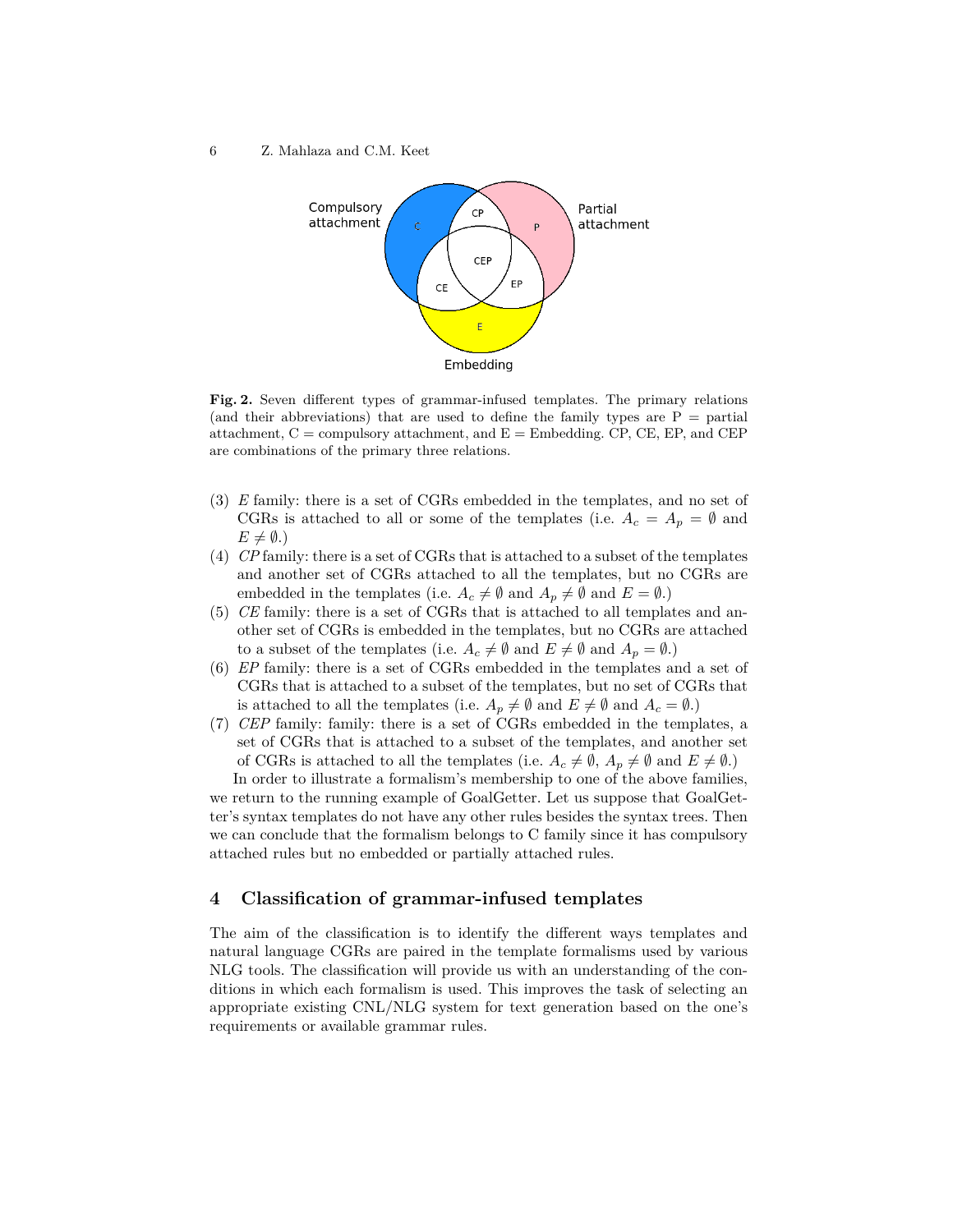We collected a set of 41 tools: 7 general linguistic realisers [\[13\]](#page-10-5), 5 systems from [\[32\]](#page-11-4), and 29 systems and verbalisers based on both a recent review [\[4\]](#page-10-8) and a search for systems with support for a language other than English explicitly. Each of the 41 tools was annotated with either:

- (1) *templates*: systems that make use of traditional templates, be this for a single template per unit of information or offering a selection among equivalent alternates for variation purposes only;
- (2) *grammar*: these systems use full fledged grammars and essentially manage the surface realisation by availing of the grammar only, rather than also a template to constrain the sentence;
- (3) *statistical methods*: systems that generate text using probabilistic grammars learned from corpora and generators that make use of statistical models to rank the output of a grammar that is either hand-coded or learned from corpora.
- (4) *template + grammar*: those systems that use 'grammar-infused templates', in some configuration to enhance the grammatical correctness of the generated sentences. These must not make use of statistical methods.
- (5) *other*: systems that do not fall into any of the previous categories (which may be because insufficient information was presented in the documentation).

There were 9 systems annotated with *templates*, 6 *grammar*, 3 *statistical methods*, 15 *templates + grammar*, and 8 with *other*. The systems that do not belong to the *template + grammar* group were filtered out as out-of-scope, and the remaining 15 systems were categorised into their respective grammar-infused template family using the model introduced in Section [3.](#page-3-0) The list of all the 41 considered NLG tools is available as supplementary material at [https://github.](https://github.com/AdeebNqo/grammarinfusedtemplates) [com/AdeebNqo/grammarinfusedtemplates.](https://github.com/AdeebNqo/grammarinfusedtemplates)

The resulting classification of the formalisms from the systems is given in Table [1.](#page-7-0) We illustrate the classification process into the various families with a selection of the systems.

Davis et al.'s [\[10\]](#page-10-9) Grammatical Framework (GF) verbaliser generates multilingual text from models of business processes. Its syntax templates have two layers, namely, the abstract and concrete. The abstract segment is application specific and language independent while the concrete segment is language specific. In particular, the concrete segment attaches a syntax tree to the basic text through GF's resource grammar. However, the function for creating such trees persists in GF even when Davis et al.'s templates are removed. Its set of compulsory rules is not empty as its made up of the syntax trees. Furthermore, since there are no other rules associated with the templates, we categorise the formalism as belonging to the C family (Compulsory attachment).

Androutsopoulos et al.'s [\[1\]](#page-10-0) NaturalOWL verbaliser generates bilingual museum artefact descriptions from an ontology. NaturalOWL's sentence plans are defined such that they "completely specify the surface (final) form of each sentence" [\[1,](#page-10-0) p699]. A plan is a sequence of slots where each slot is filled either by

<span id="page-6-0"></span><sup>&</sup>lt;sup>2</sup> grammar-infused templates created using the KPML environment may belong to any of the seven families.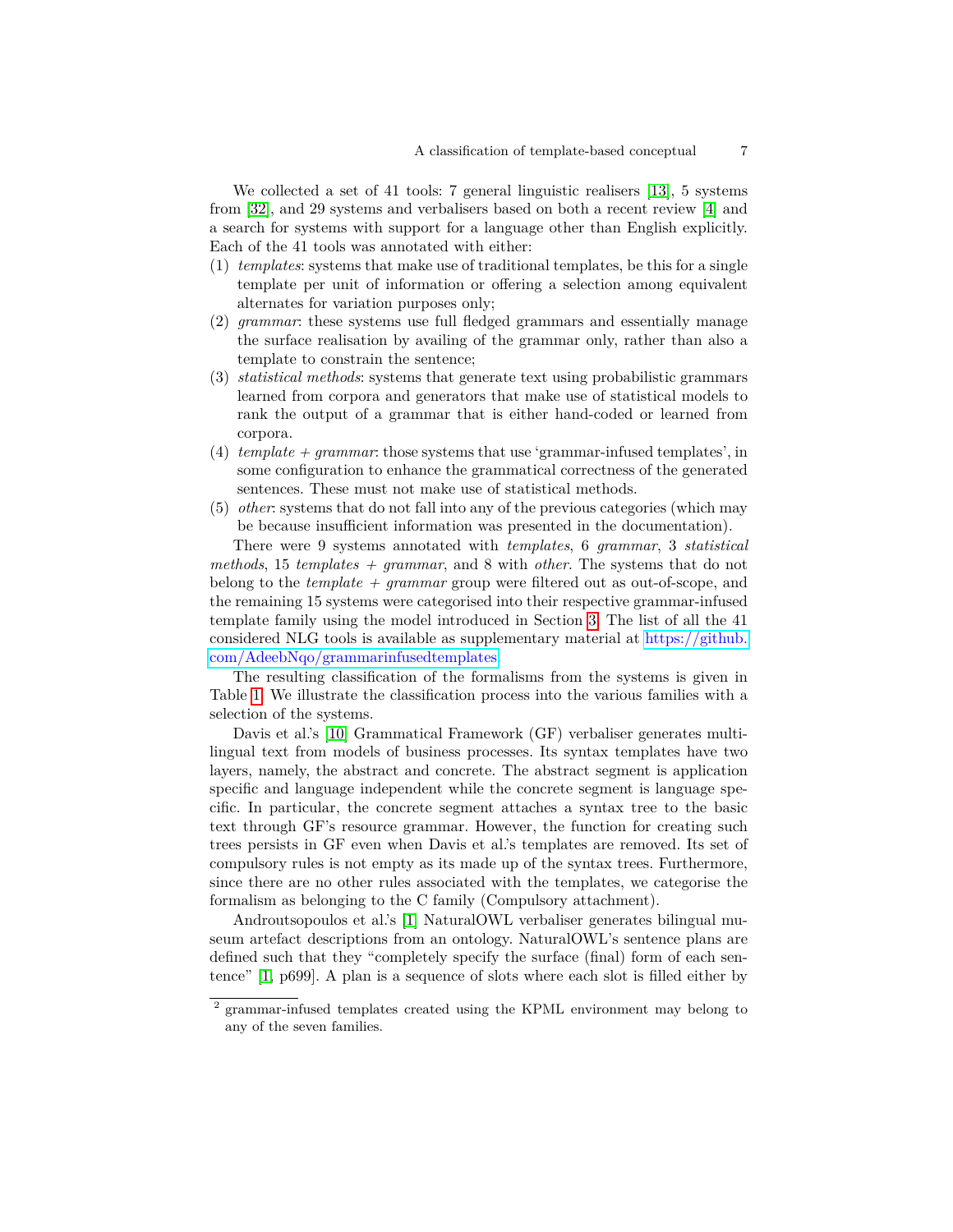<span id="page-7-0"></span>**Table 1.** Classification of grammar-infused templates for nine verbalisers, three NLG systems, and three realisers that have support for grammar-infused templates.

| System/tool                   |                | Family Language $(s)$                   | Formalism                                    |
|-------------------------------|----------------|-----------------------------------------|----------------------------------------------|
| Verbalisers                   |                |                                         |                                              |
| Davis et al [10]              | $\mathcal C$   | English, Dutch                          | GF syntax template                           |
| Stevens et al. [31]           | Ċ              | English                                 | Definite Clause<br>Grammar<br>(DCG) template |
| Kaljurand [17]                | C              | English                                 | DCG template                                 |
| Lim and Halpin. [23]          | $\overline{P}$ | Malay, Mandarin                         | Logic pattern                                |
| Androutsopoulos et al. [1] EC |                | English, Greek                          | Sentence plan                                |
| Gruzitis et al. [15]          | EC             | Latvian                                 | GF syntax templates with                     |
|                               |                |                                         | synonymy                                     |
| Davis et al. [11]             | EP             | English                                 | XML template                                 |
| Byamugisha et al. [7]         | EP             | Runyankore                              | Pattern                                      |
| Keet et al. [20]              | EP             | IsiZulu                                 | Pattern                                      |
| NLG systems                   |                |                                         |                                              |
| Stenzhorn [30]                | EP             | English, German, French, XML template   |                                              |
|                               |                | Italian, Russian, Bulgarian,<br>Turkish |                                              |
| van Deemter [32]              | EP             | English, Dutch, German                  | Syntax template                              |
| Wilcock [34]                  | EP             |                                         | Syntax template                              |
| Surface realisers             |                |                                         |                                              |
| McRoy et al. [25]             | E              |                                         | Template Specification Lan-<br>guage (TSL)   |
| Busemann [5]                  | E              |                                         | Template Generation Lan-<br>guage (TGL)      |
| Bateman [2]                   | $\text{All}^2$ | Greek,<br>English,                      | German, Extended<br>Plan<br>Sentence         |
|                               |                | Dutch,<br>French,                       | Japanese, Language (SPL)                     |
|                               |                | Spanish                                 |                                              |

verbs, nouns, or adjectives from its detailed lexicon. The lexicon items are tables that encode all their inflectional forms. NaturalOWL's set of embedded functions is not empty as it is made up of the rules specifying agreement between lexical items. NaturalOWL's inflection rules are not specified in the sentence plan. They are tightly coupled with the external lexicon and not provided through an actual grammar. Nonetheless, we can conclude that its set of compulsory attached rules is not empty because they are provided via the lexicon. Since it does not have any other CGRs besides those, we categorise it as belonging to the EC family.

Davis et al.'s [\[11\]](#page-10-7) ROA verbaliser generates English text from an ontology. The ROA verbaliser's templates are made up of three parts, namely, the *in*, *out*, and *ignoreIf* elements. The *in* element specifies the template's input RDF triple. The *out* specifies the singular and plural form of the underlying traditional template. Each form of the traditional template makes use of items from the *in* element and they are annotated with a value for grammatical number. The *ignoreIf* element specifies that a template should be ignored if its conditions are met. The set of its embedded functions is not empty as it contains the rules for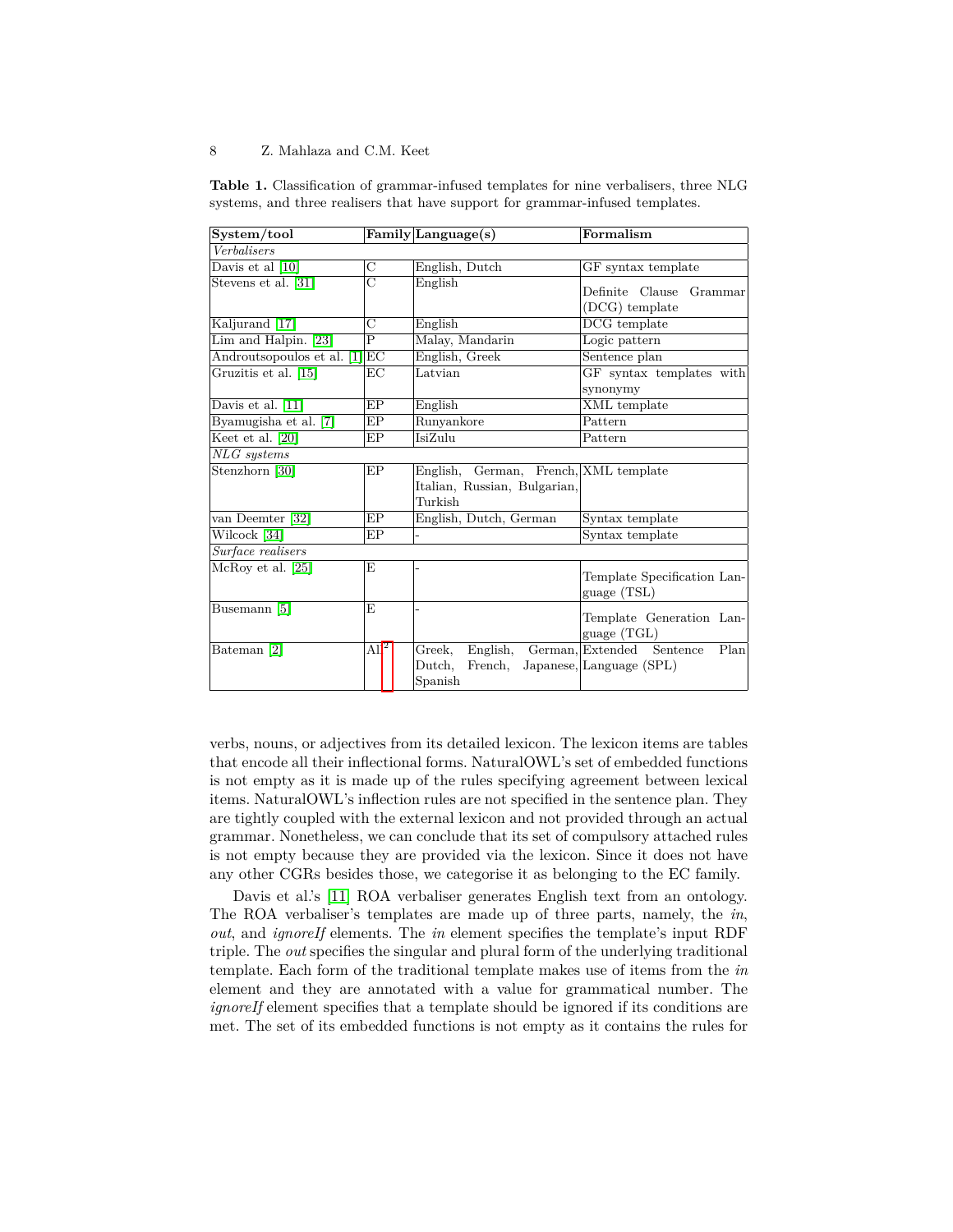specifying the singular/plural forms of the phrases in the underlying template. The set of partially attached rules is also not empty as it contains SimpleNLG's [\[13\]](#page-10-5) rules creating the third person singular inflection. Since the templates do not have any additional rules, we categorise the tool as being from the EP family.

Table [1](#page-7-0) shows that there are three GF-based systems [\[15,](#page-10-1)[10,](#page-10-9)[29\]](#page-11-16) that differ in how they pair templates with CGRs. In particular, one system's templates are either not grammar-infused [\[29\]](#page-11-16) and the other two system's templates belong to different families [\[15,](#page-10-1)[10\]](#page-10-9).

## **5 Use case: model verbalisation in isiZulu**

We illustrate the usefulness of the classification within the context of creating a model for a lexicon to be used for an ontology thereby support multilingual access to Semantic Web data (e.g. [\[3,](#page-10-13)[24\]](#page-11-17)). In particular, we show the use of the classification from Section [4](#page-5-0) when verbalising the model to improve the participation of domain experts in the validation of the model.

IsiZulu does not have ontology lexicalisation support, which is mainly due to its complex grammar that RDFS's *label* and *comment* properties, and even declarative modes such as *lemon* [\[24\]](#page-11-17), do not cater for sufficiently [\[9\]](#page-10-14). The Bantu Language Model (BLM) [\[3\]](#page-10-13) that has been created to support isiXhosa may be suitable for isiZulu since the two languages are mutually intelligible and exhibit grammatical similarities. However, BLM's suitability for isiZulu has not been tested and the participation of domain experts in testing it may be impeded by their inability to understand the formal language in which the model is codified. This can be addressed through the verbalisation of the model in isiZulu using grammar-infused templates. Here, our proposed classification scheme can be used to choose an appropriate grammar-infused template language or tool.

We have identified two use cases where there are different requirements regarding grammar availability and re-use, and we illustrate how to choose a suitable template language or tool to verbalise the model under development in each case. *Case 1*: when CGR re-use is not a priority and few templates are sufficient, then a template approach that has the ability to embed CGRs (E/CE/EP/CEP families) may be suitable for use as-is or as a foundation for building an NLG tool. *Case 2*: when all CGRs must be reusable and the available noun pluralisation and verb conjugation rules [\[18,](#page-11-18)[19\]](#page-11-1) are sufficient, then a template approach that has the ability to attach CGRs—C/P/CP/CE/EP/CEP families—is appropriate. However, practically, since the only existing grammar-infused template formalism with support for isiZulu (i.e., patterns [\[20\]](#page-11-10)) belongs to the EP family, then we conclude that all cases can be supported albeit in a limited manner for case 1. Support for case 1 is limited because those patterns [\[20\]](#page-11-10) can only embed morphological agreement rules.

In summary, when building a natural language text generator and there are requirements regarding the availability and re-usability of the CGRs, then the classification could be useful in choosing an appropriate template formalism.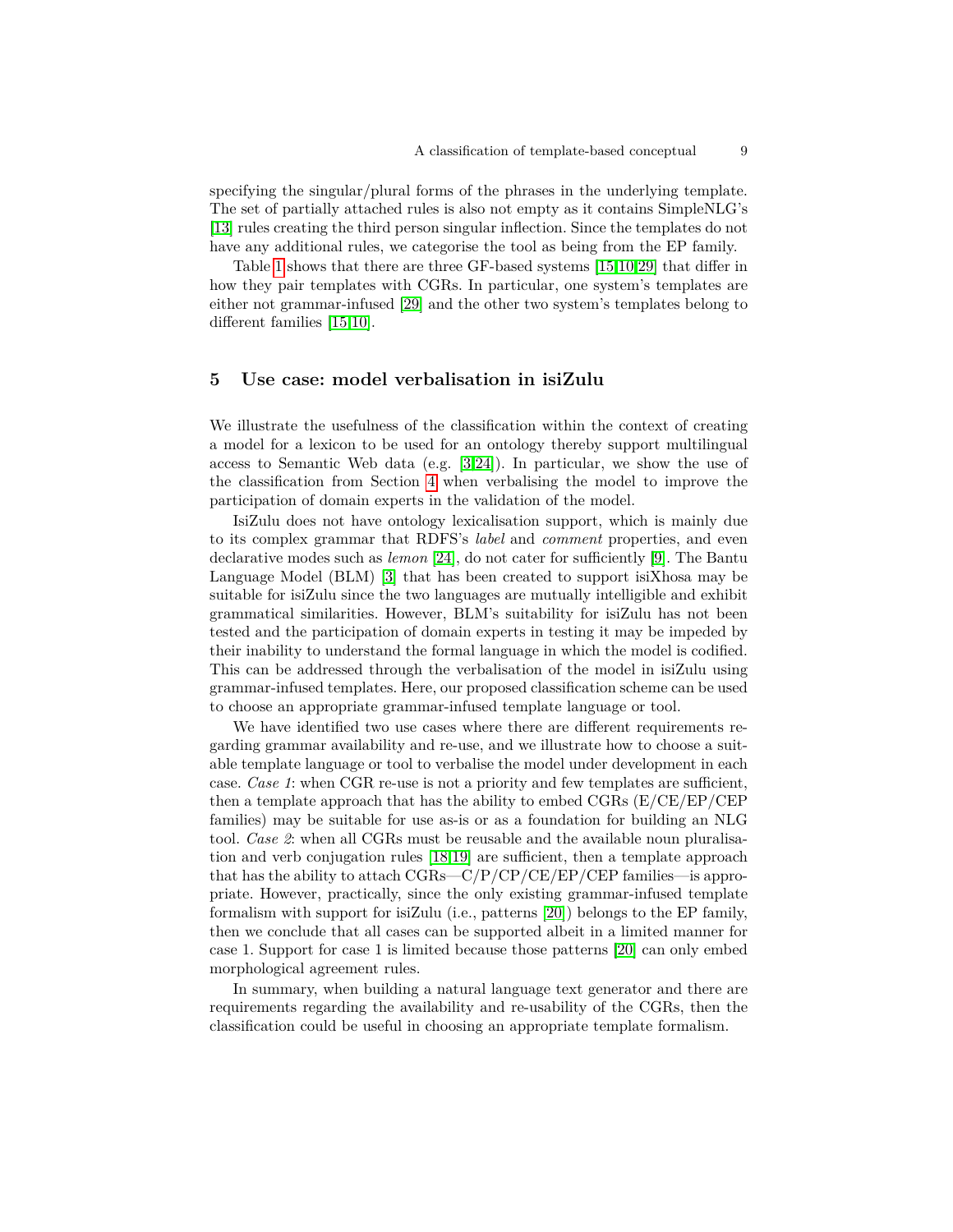### <span id="page-9-0"></span>**6 Discussion**

We have developed the first classification scheme of grammar-infused templates. Our classification of existing NLG tools shows that most grammar-infused templates have detachable grammars, hence, support grammar re-use in some form. Nonetheless, we have observed that the technology used to create the templates does not guarantee a form of grammar-infusion.

The use of a complex grammar formalism to encode templates that are not grammar-infused can be observed by assessing the differences between the three verbalisers that make use of templates encoded in GF [\[10,](#page-10-9)[15,](#page-10-1)[29\]](#page-11-16). In the concrete layer, Sanby et al. [\[29\]](#page-11-16) create a GF application grammar such that the concrete syntax is only responsible for inserting the values of the slots in the appropriate template. Essentially, their concrete 'grammar' is a basic fill-in-the-slot template despite using GF, as the rules in the Afrikaans resource grammar were deemed not usable. In contrast, Davis et al. [\[10\]](#page-10-9) and Gruzitis et al. [\[15\]](#page-10-1) make use of GF's resource grammar library thereby attaching syntax trees to their templates. This demonstrates that the technology used for encoding templates is not a reliable feature for classifying grammar-infused templates, but that our classification can bring afore.

The tools that we considered for the classification proposed are general purpose surface realisers, NLG systems, and verbalisers. There are systems that were not included due to insufficient information. There are CNLs reviewed by Safwat and Davis [\[28\]](#page-11-2) that sound relevant by name, but they focus on the step of ontology authoring rather than verbalisation, that were not included because of the nine CNLs, five of them either "[do] not focus on bidirectionality", "sentences may look unnatural", or the CNL's sentences are "less readable than pure natural language" [\[28\]](#page-11-2). The remaining four systems do not present sufficient information pertaining to how they verbalise a conceptual data model or ontology. In particular, they either focus solely on document authoring and do not specify how they might be used to generate text or they make use of template-like language elements for authoring ontologies but it is unclear whether those same elements are used as-is for verbalisation. The only authoring and verbalisation system that is included in the scheme is ROA since its verbalisation procedure is well documented [\[11\]](#page-10-7). This lack of sufficient technical information makes it a challenge for one to decide whether such systems might be appropriate to re-use or as a base for new systems. Conversely, the classification scheme we developed could contribute to clarifying such matters for future tools, by means of succinctly specifying the nature of a system's template and CGR pairing thereby assist prospective re-use or repurposing.

# <span id="page-9-1"></span>**7 Conclusions**

We have developed a model of pairing templates with natural language CGRs, used it to develop a classification scheme where an grammar-infused template formalism may belong to one of 7 families, and classified existing grammar-infused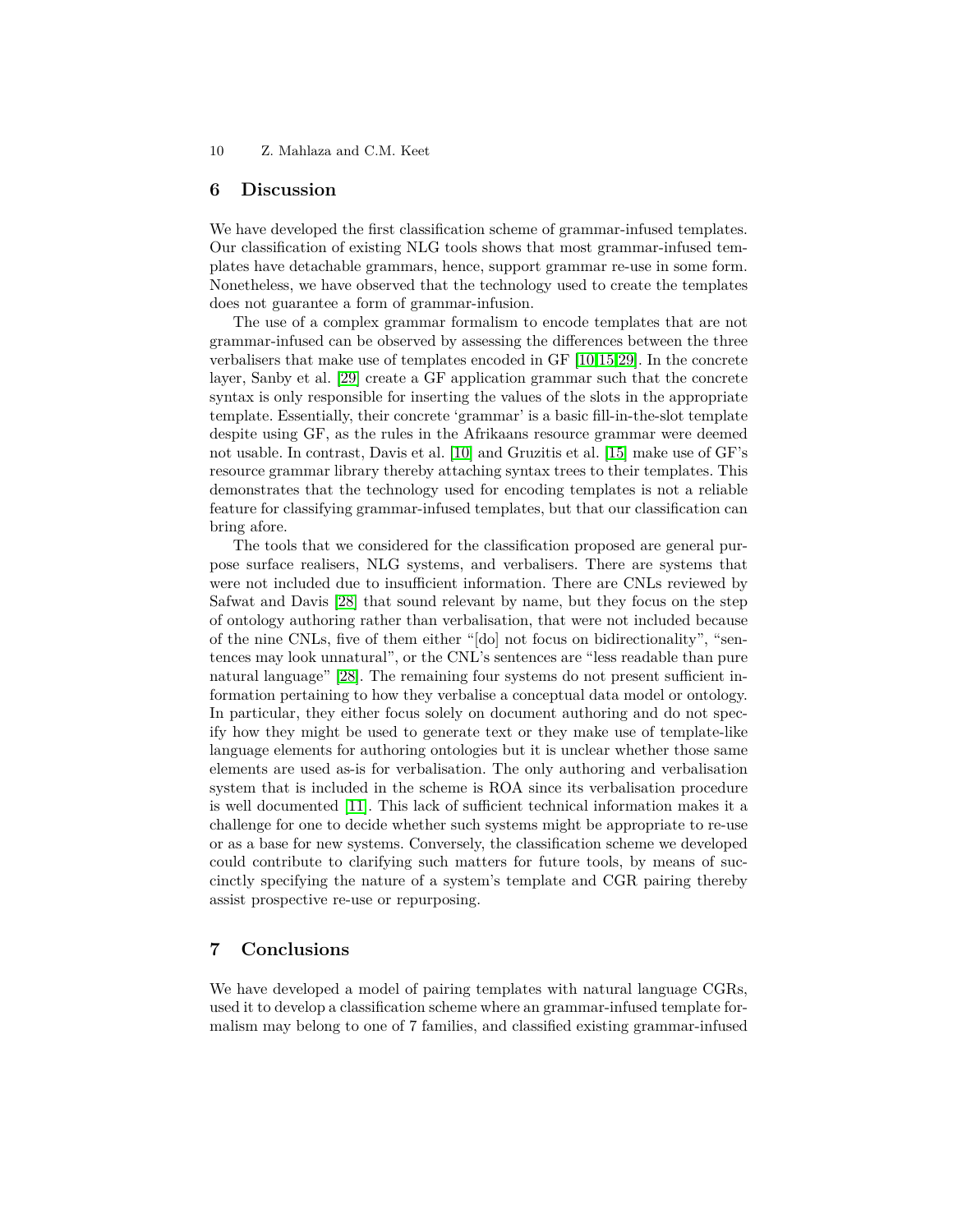templates. Most existing grammar-infused templates belong to the C/P/CE/EP families; hence support detachable CGRs.

We are currently working on devising modular architectures for NLG systems that have the capability to also process agglutinative languages.

### **References**

- <span id="page-10-0"></span>1. Androutsopoulos, I., Lampouras, G., Galanis, D.: Generating natural language descriptions from OWL ontologies: the NaturalOWL system. J. Artif. Intell. Res. **48**, 671–715 (2013)
- <span id="page-10-12"></span>2. Bateman, J.A.: Enabling technology for multilingual natural language generation: the KPML development environment. Natural Language Engineering **3**(1), 15–55 (1997)
- <span id="page-10-13"></span>3. Bosch, S.E., Eckart, T., Klimek, B., Goldhahn, D., Quasthoff, U.: Preparation and usage of Xhosa lexicographical data for a multilingual, federated environment. In: Proc. of LREC 2018, Miyazaki, Japan, May 7-12, 2018. (2018)
- <span id="page-10-8"></span>4. Bouayad-Agha, N., Casamayor, G., Wanner, L.: Natural Language Generation in the context of the Semantic Web. Semantic Web **5**(6), 493–513 (2014)
- <span id="page-10-11"></span>5. Busemann, S.: Best-First Surface Realization. arXiv e-prints cmp-lg/9605010 (May 1996)
- <span id="page-10-6"></span>6. Busemann, S., Horacek, H.: A flexible shallow approach to text generation. In: Proc. of INLG 1998, Ontario, Canada, August 5-7, 1998 (1998)
- <span id="page-10-10"></span>7. Byamugisha, J., Keet, C.M., DeRenzi, B.: Bootstrapping a Runyankore CNL from an isiZulu CNL. In: Proc. of CNL 2016, Aberdeen, UK, July 25-27, 2016. pp. 25–36 (2016)
- <span id="page-10-3"></span>8. Byamugisha, J., Keet, C.M., Khumalo, L.: Pluralising nouns in isiZulu and related languages. In: Proc. of CICLing 2016, Konya, Turkey, April 3-9, 2016. pp. 271–283 (2016)
- <span id="page-10-14"></span>9. Chavula, C., Keet, C.M.: Is *lemon* sufficient for building multilingual ontologies for Bantu languages? In: Proc. of OWLED 2014, Riva Del Garda, Italy, October 17-18, 2014. pp. 61–72 (2014)
- <span id="page-10-9"></span>10. Davis, B., Enache, R., van Grondelle, J., Pretorius, L.: Multilingual verbalisation of modular ontologies using GF and lemon. In: Proc. of CNL 2012, Zurich, Switzerland, August 29-31, 2012. pp. 167–184 (2012)
- <span id="page-10-7"></span>11. Davis, B., Iqbal, A.A., Funk, A., Tablan, V., Bontcheva, K., Cunningham, H., Handschuh, S.: Roundtrip ontology authoring. In: Proc. of ISWC 2008, Karlsruhe, Germany, October 26-30, 2008. pp. 50–65 (2008)
- <span id="page-10-2"></span>12. Gatt, A., Krahmer, E.: Survey of the state of the art in natural language generation: Core tasks, applications and evaluation. J. Artif. Intell. Res. **61**, 65–170 (2018)
- <span id="page-10-5"></span>13. Gatt, A., Reiter, E.: SimpleNLG: A realisation engine for practical applications. In: ENLG 2009 - Proc. of the 12th ENLG, March 30-31, 2009, Athens, Greece. pp. 90–93 (2009)
- <span id="page-10-4"></span>14. Gilbert, N., Keet, C.M.: Automating question generation and marking of language learning exercises for isiZulu. In: Proc. of CNL 2018, Maynooth, Co. Kildare, Ireland, August 27-28, 2018. pp. 31–40 (2018)
- <span id="page-10-1"></span>15. Gruzitis, N., Nespore, G., Saulite, B.: Verbalizing ontologies in controlled Baltic languages. In: Human Language Technologies - The Baltic Perspective - Proc. of the Fourth International Conference Baltic HLT 2010, Riga, Latvia, October 7-8, 2010. pp. 187–194 (2010)